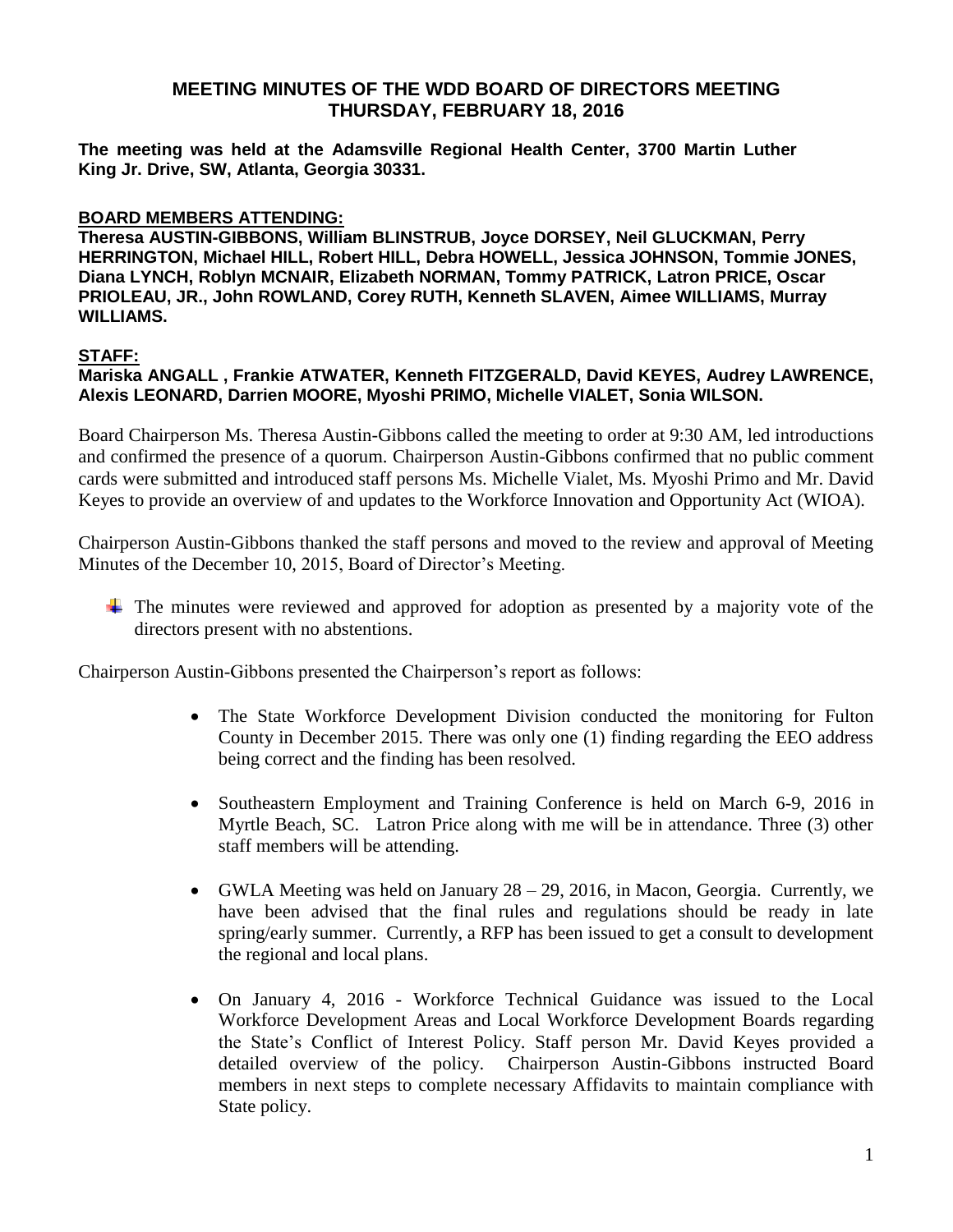- Needs Related Payment Process WIOA allows for the provision of Supportive Services and Needs-Related Payments. Supportive services such as transportation, child care and dependent care, housing, and needs-related payments (NRP's) are necessary to enable an individual to participate in activities authorized and consistent with the provisions of the WIOA Title I-B. Supportive services and may take the form of in-kind or cash assistance. Staff person Ms. Michelle Vialet provided a detailed overview of proposed policy updates and fielded questions from the floor.
- Motion to approve the new Needs-Related Payments Policy and Procedure as submitted was made, properly seconded and approved for adoption as presented by a majority vote of the directors present with no abstentions.
	- Incumbent Worker Policy update May be provided to any eligible employer seeking to increase the skills and competitiveness of their current workforce. WIOA expands the use of IWT outside of layoff aversion strategies. The following shall serve as guidance for local use of up to 20% of Adult and Dislocated Worker funds for Incumbent Worker Training. Staff person Mr. David Keyes provided a detailed overview of proposed policy updates and fielded questions from the floor.
- $\overline{\text{+}}$  Motion to approve the updated Incumbent Worker Policy and Procedure as submitted was made, properly seconded and approved for adoption as presented by a majority vote of the directors present with no abstentions.
	- Fulton County Workforce Division has submitted the following grants on February 16, 2016. Staff person Ms. Myoshi Primo provided a description of several Strategic Grants being offered through the Georgia Department of Economic Development, Workforce Division. Ms. Primo shared specific information regarding four of the grants for which Fulton County Workforce Development Division submitted applications:
		- o Out of School Urban Youth Initiative
		- o Ex-Offender Re-entry Initiative
		- o Career Pathways to Sustainable Employment
		- o Go Build Georgia Pre-Apprenticeship

Ms. Myoshi Primo also provided information regarding three (3) additional grants for which FCWDD will be submitting applications. They are the following:

- o TechHire Grant \$4 Million
- o Strengthening Working Families Initiative \$4 Million
- o Summer Job Initiative \$2 Million

Chairperson Austin-Gibbons concluded the Chair Person's report and turned the meeting over to Ms. Jessica Johnson for the Youth Council report. Ms. Johnson discussed the updating and inclusion of the Local Youth Supportive Service Policy and Procedure, based on the new WIOA Laws and State of Georgia's GOWD Policies and Procedures.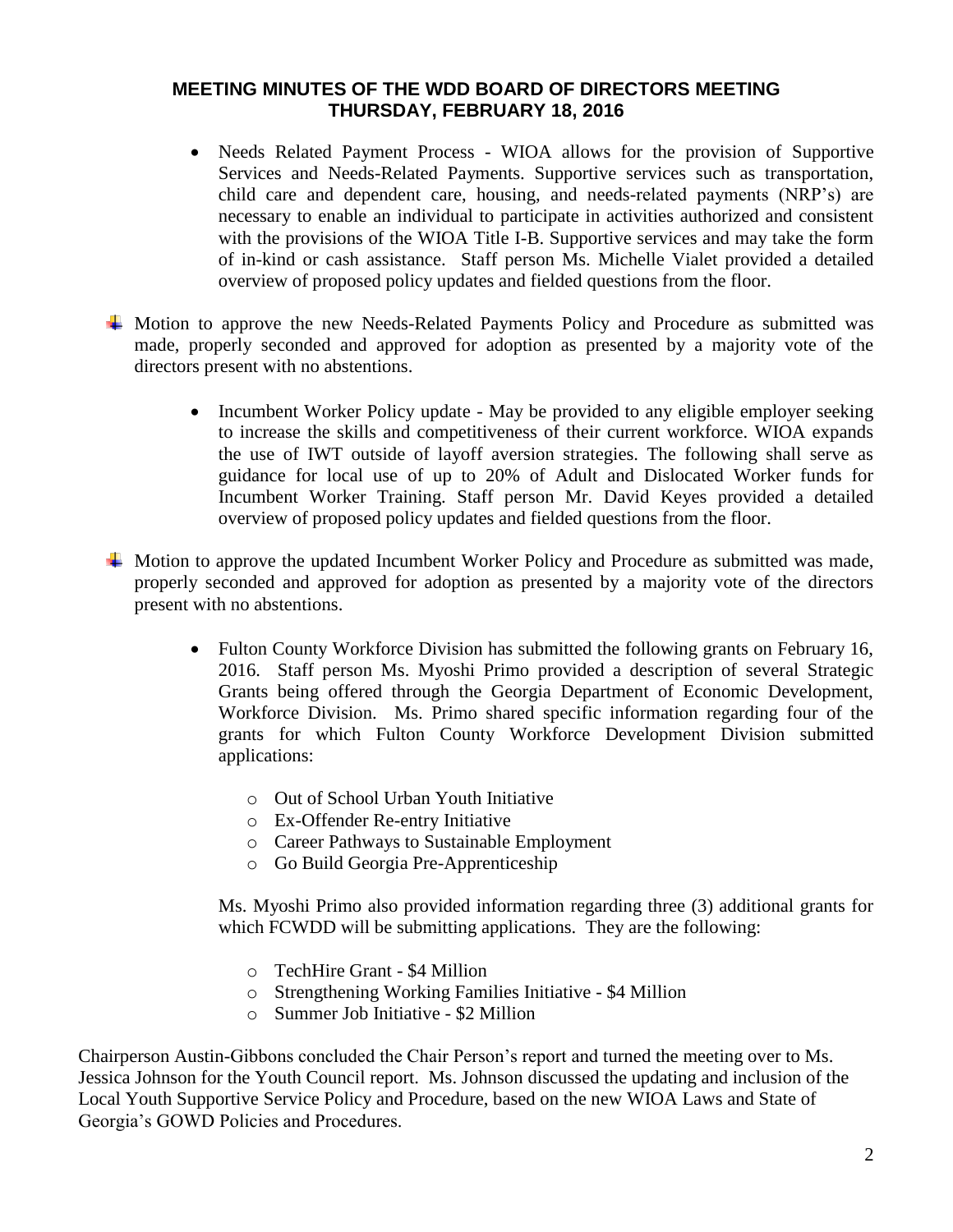Motion to approve the Youth Supportive Service Policy and Procedure as submitted was made, properly seconded and approved for adoption as presented by a majority vote of the directors present with no abstentions.

The Youth Council report being completed, Chairperson Austin-Gibbons yielded the floor to Quality Assurance and Disability Affairs Task Force (QADA) Chairperson Ms. Aimee Williams for the QADA Taskforce report. The QADA presented the following provider requests:

#### **New Program Requests**

• Connections Family Resource Center:

| Dual Certificate Program<br>$\circ$<br><b>Strength Based Family Worker</b><br>O | <b>Not Approved</b><br><b>Not Approved</b> |
|---------------------------------------------------------------------------------|--------------------------------------------|
| Caregiver Solutions: CNA/PCT Combo                                              | <b>Approved</b>                            |
| <b>Tyler Communications: MOS</b>                                                | <b>Not Approved</b>                        |
| <b>Additional Program Requests</b>                                              |                                            |
| <b>United Education Institute: Medical Assistant</b>                            | <b>Not Approved</b>                        |
| Life Solutions for Health: Patient Care Tech<br>$\bullet$                       | <b>Approved</b>                            |
| Life Solutions for Health: EKG Tech<br>$\bullet$                                | <b>Not Approved</b>                        |
| Life Solutions for Health: EKG/Phleb<br>$\bullet$                               | <b>Not Approved</b>                        |
| Atlanta Career Institute: CNA/PCT Combo<br>$\bullet$                            | <b>Approved</b>                            |
| Atlanta Career Institute: CNA/Phleb Combo<br>٠                                  | <b>Approved</b>                            |
| Southern Crescent Technical College:<br>$\bullet$                               |                                            |
| O Medical Assistant                                                             | <b>Approved</b>                            |
| <b>Program Change Requests</b>                                                  |                                            |
| Ashona Medical: Phlebotomy                                                      | <b>Approved</b>                            |
| Ashona Medical: CNA/PCT Combo<br>$\bullet$                                      | <b>Approved</b>                            |
| Ashona Medical: EKG Tech<br>$\bullet$                                           | <b>Approved</b>                            |
| Ashona Medical: Certified Nursing Assistant<br>$\bullet$                        | <b>Approved</b>                            |
| Ashona Medical: Patient Care Tech<br>$\bullet$                                  | <b>Approved</b>                            |
| New Horizons Medical: Certified Nursing Assistant Approved<br>$\bullet$         |                                            |
| New Horizons Medical: Ultrasound Tech<br>$\bullet$                              | <b>Not Approved</b>                        |
| New Horizons Medical: Medical Assistant<br>$\bullet$                            | <b>Approved</b>                            |
| New Horizons Medical: Patient Care Tech<br>$\bullet$                            | <b>Not Approved</b>                        |
| Assured & Associates: CNA/PCT Combo<br>٠                                        | <b>Approved</b>                            |
| Assured & Associates:<br>$\bullet$                                              |                                            |
| o Medical Administrative Assistant                                              | <b>Approved</b>                            |
| Assured & Associates:<br>$\bullet$                                              |                                            |
| O Clinical Medical Assistant                                                    | <b>Approved</b>                            |
| Assured & Associates: Patient Care Tech<br>$\bullet$                            | <b>Approved</b>                            |
| Education & Career Resources: CNA/PCT Combo<br>$\bullet$                        | <b>Approved</b>                            |
| <b>Education &amp; Career Resources:</b><br>$\bullet$                           |                                            |
| <b>Clinical Medical Assistant</b><br>O                                          | <b>Approved</b>                            |